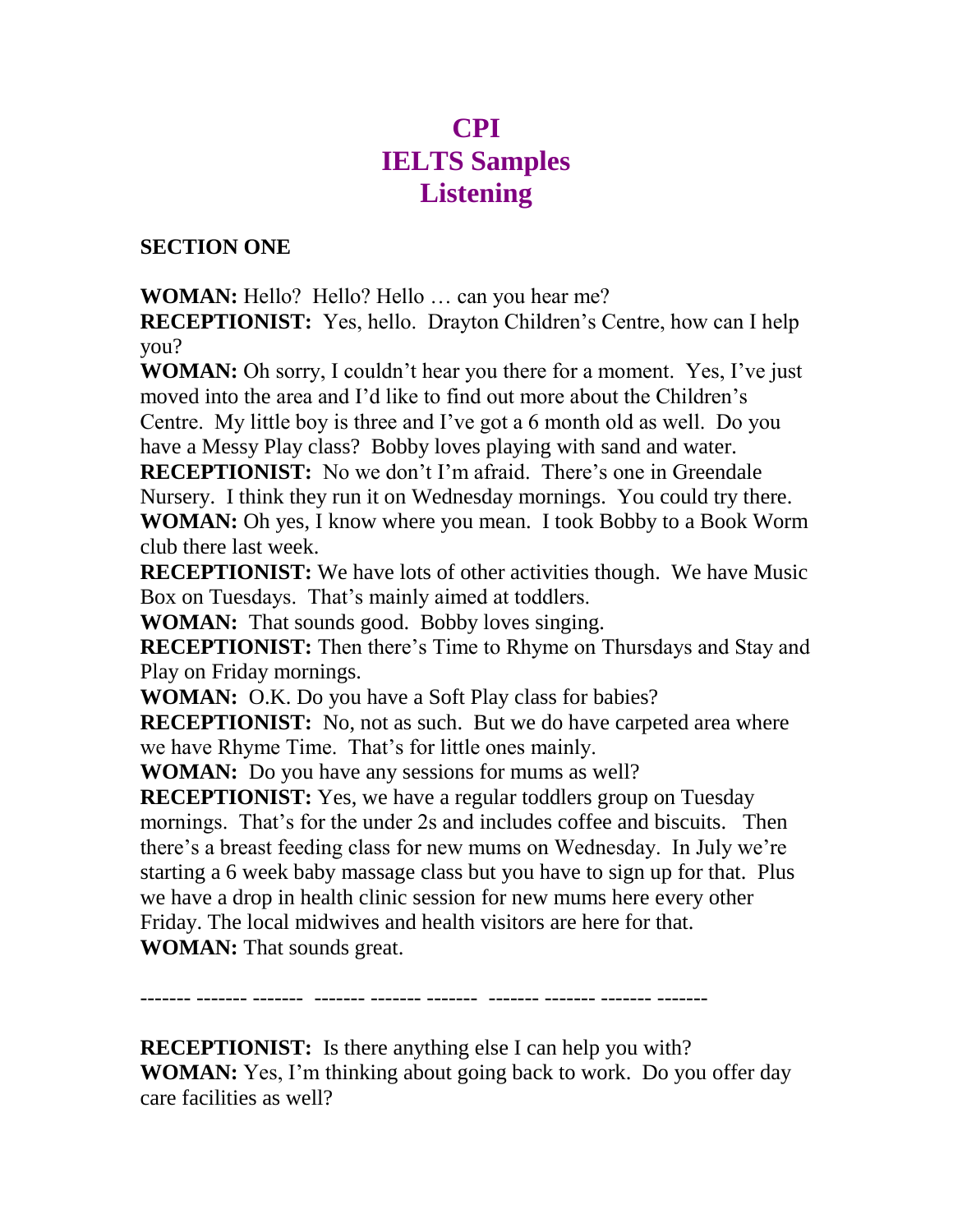**RECEPTIONIST:** Yes, we offer full day care from 8:00 A.M. to 6:00 P.M. **WOMAN:** Do you have any vacancies at the moment?

**RECEPTIONIST:** No, you'll need to put your child's name down on a waiting list. We have three rooms – baby, 2-3 year olds and pre-schoolers – and they're all full at the moment.

**WOMAN:** How long is the waiting list for the baby room?

**RECEPTIONIST:** Roughly 9 months. It's the same for the 2-3 year olds. Pre-schoolers normally have to wait 3 months.

**WOMAN:** What about fees? How much does a full week cost?

**RECEPTIONIST:** In the baby room it's £200 per week and £170 everywhere else.

**WOMAN:** What about part time places?

**RECEPTIONIST:** We do offer morning or afternoon sessions to preschoolers but we stopped offering them to the younger ones last month. It was too disruptive.

**WOMAN:** Oh I see. So how many places do you actually have?

**RECEPTIONIST:** We have 12 in the baby room and 12 in the toddlers' room. Legally, we have to have at least one qualified nursery worker for every three children, so we're limited to how many we can take. There are no rules for pre-schoolers, we have 20 in the room but we prefer to have at least two carers and one support worker there at any time.

**RECEPTIONIST:** The first thing to do is book you in for a tour. Our Manager Susan will take you around and introduce you to the staff. If you're happy with what you see and want to go ahead, she can then put you on the waiting list.

**WOMAN: O.K.** That sounds like a good idea.

**RECEPTIONIST:** Fine, I have a slot available next Tuesday at 11:00 A.M. You can pick up an activities timetable at the same time.

**WOMAN:** Yes, that'd be fine.

**RECEPTIONIST:** Can I take your name please?

**WOMAN:** Yes, it's Eleanor Ngozi. That's N-G-O-Z-I.

**RECEPTIONIST:** O.K. that's all booked in for you Eleanor. If you want to cancel or re-arrange the time you can call me on my direct line here ohone-seven-one-six-four-double-two-nine-oh-seven-one. My name is Mabel.

**WOMAN:** Thanks very much.

**RECEPTIONIST:** Thank you.

### **Questions 1-4**

Complete the notes below.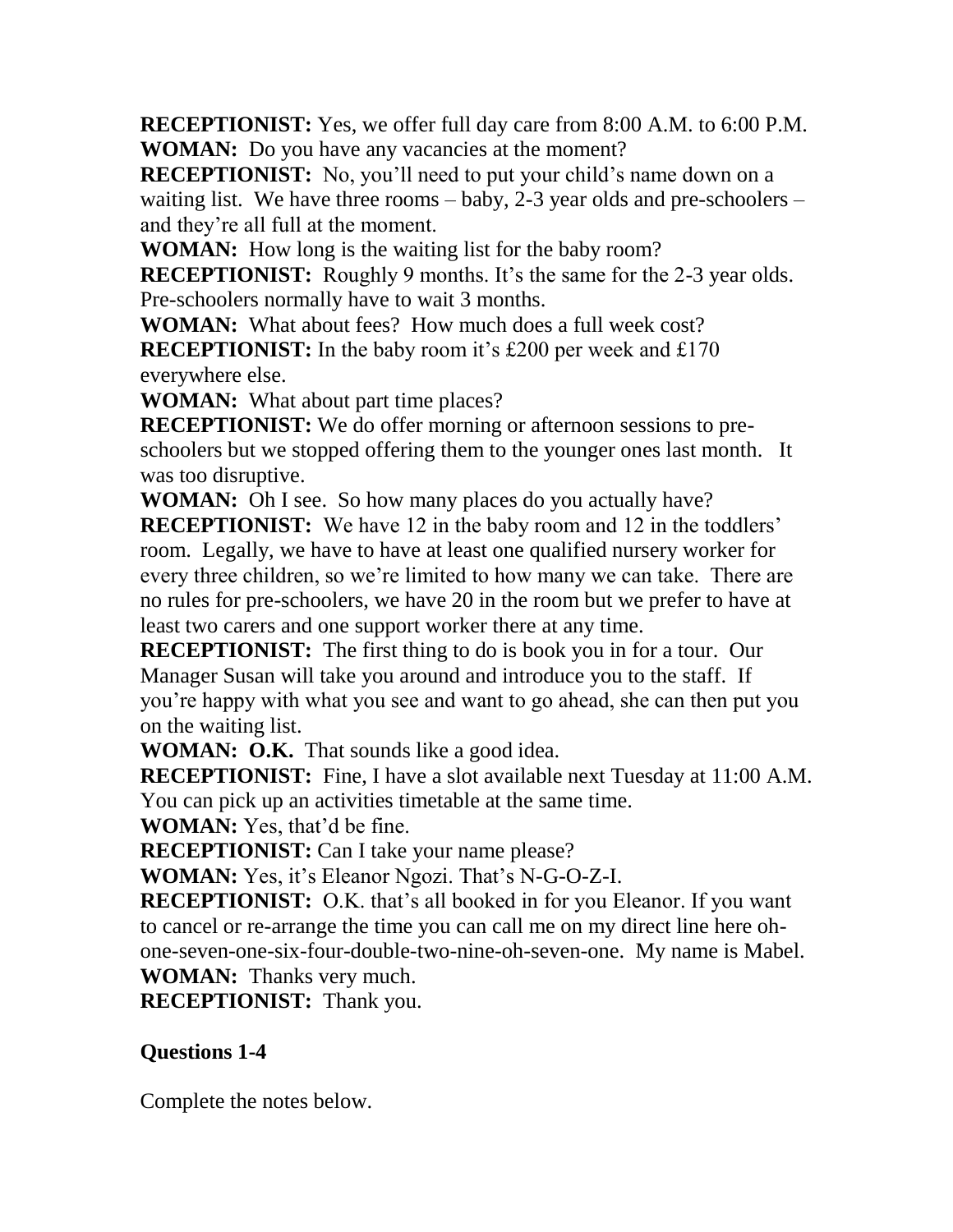## Write NO MORE THAN THREE WORDS for each answer.

#### **Notes on children's centre**

| Example<br>Name of centre: | Answer<br><b>Drayton</b>         |  |  |
|----------------------------|----------------------------------|--|--|
| Children's activities:     | <b>Music Box</b>                 |  |  |
|                            | 1 Time to Rhyme                  |  |  |
|                            | 2 Stay and Play                  |  |  |
| Mum's classes:             | * Breast feeding                 |  |  |
|                            | • 3 Baby massage/toddlers' group |  |  |
| Additional sessions:       | 4 Health clinic                  |  |  |
|                            |                                  |  |  |

### **Questions 5-8**

Complete the table below:

Write NO MORE THAN THREE NUMBERS for each answer.

| <b>DAYCARE LEVELS</b> |                |         |       |              |                   |  |  |
|-----------------------|----------------|---------|-------|--------------|-------------------|--|--|
| <b>Type</b>           | <b>Waiting</b> | Number  | Cost  | <b>Staff</b> | Morning/afternoon |  |  |
|                       | List           | In Room | Per   | Attendance   | sessions          |  |  |
|                       |                |         | week  |              |                   |  |  |
| <b>Babies</b>         | 9 months       | [5]12   | £200  | 4            | Not Applicable    |  |  |
| $2-3$ year            | $[6]$ 9        | 12      | $[7]$ | 4            | Not Applicable    |  |  |
| olds                  | months         |         | £170  |              |                   |  |  |
| Pre-                  | 3 months       | 20      | £170  | $[8]$ 3      | Applicable        |  |  |
| schoolers             |                |         |       |              |                   |  |  |

**Questions 9-10**